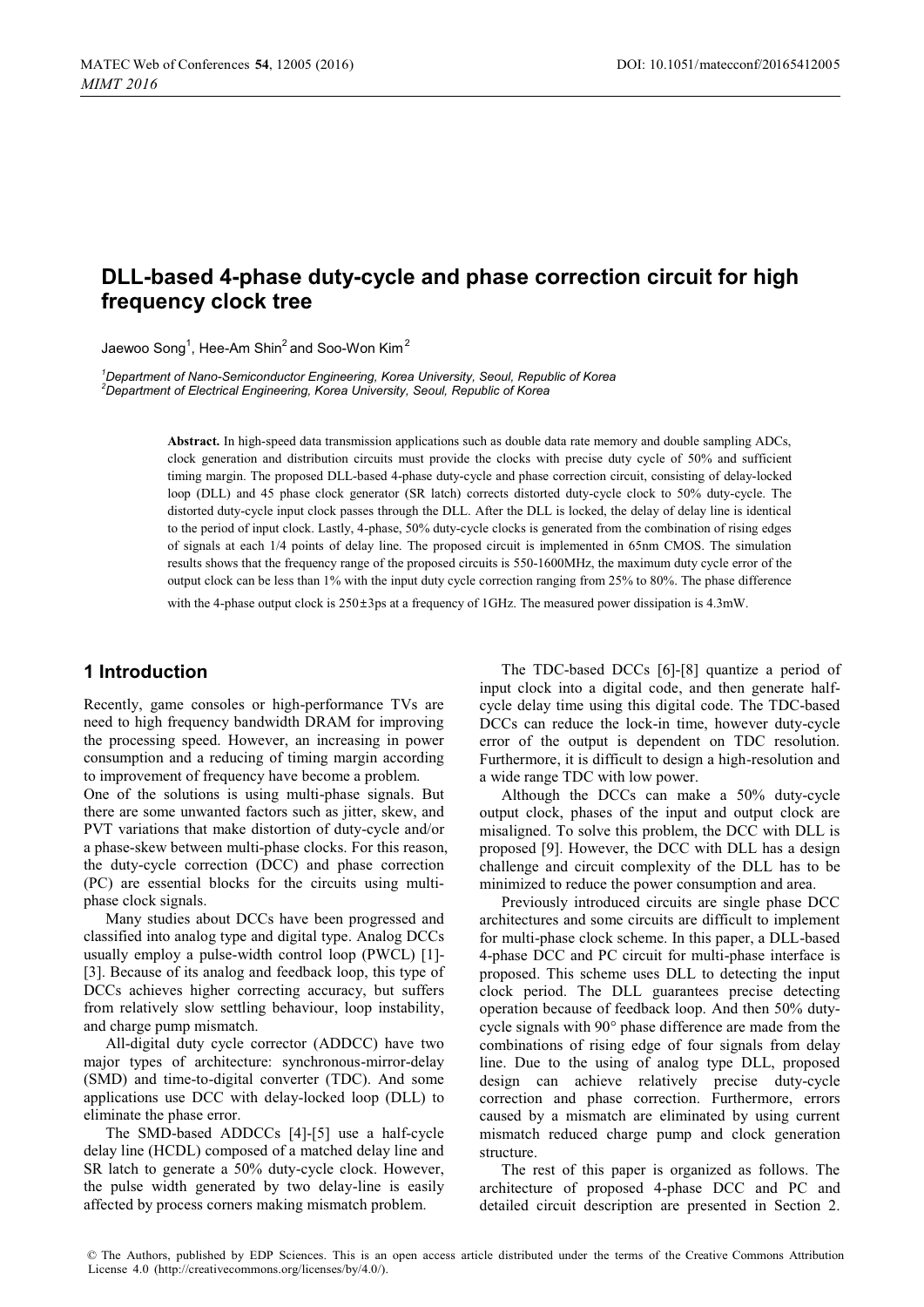Section 3 discusses the simulation results. Section 4 gives the conclusion with summary.

### **2 Proposed DCC and PC architecture and circuit description**

#### **2.1 Architecture**

#### *2.1.1 Architecture*

Figure 1 shows the block diagram of the proposed 4 phase DCC and PC. There are two major parts of this circuits: a DLL and a 4-phase clock generator (CG). The DLL is comprised of a phase and frequency detector (PFD), a voltage controlled delay line (VCDL), a charge pump (CP) and a loop filter (LF). The CG consists of a pulse generator (PG), a single to differential converter (SDC), 2 types of SR latch, and a latched comparator.



**Figure 1.** Block diagram of the proposed 4-phase DCC and PC.

#### *2.1.2 Circuit operation*

The input clock passes through the VCDL and the input clock is compared with the delayed clock to align the positive edges of the two signal at PFD. The PFD of the DLL detects the phase and frequency error between the input clock and the delayed clock, and then the PFD outputs "UP/DOWN"-signal control the CP to convert a phase error into a control voltage. The control voltage controls the delay of VCDL to eliminate the phase error between the input clock and the delayed clock. When the phase error is removed, the DLL is locked.

After the DLL is locked, the delay between the input clock and the delayed clock are equal to the period of the input clock. And the output signals at every 1/4 point of VCDL apply to the input signal of the clock generator. The rising edges of the input signals  $(S1 - S4)$  trigger pulse generator that makes a pulse. The SDC makes the pulse into differential short pulses. The differential signal passes through each types of SR latch. To get 50% duty cycle clock, the SR latches sense the rising edge of the input signals (S1/S3 or S2/S4) which rising edges have 180° phase difference. And its output signals enter into the latched comparator. Finally, the output signals of latched comparator are 4-phase clock signal with 50% duty cycle.

#### **2.2 Circuit description**

In this section, detailed DCC and PC circuits are introduced. The DLL block is examined first, followed by an in-depth description of the clock generator.

#### *2.2.1 Voltage controlled delay line (VCDL)*

The VCDL which is consist of current starved delay cell is illustrated in Figure 2. Both the N and the P side of mosfets control the rising and falling time of inverter. Total delay( $T_{del}$ ) is number of delay cell(N) • delay of unit cell( $T_{ck}$ ) and delay difference between each point (S1-S4) is identical to  $T_{\text{del}}$  /4. So if the DLL is locked,  $T_{\text{del}}$  is equal to the input clock period and the difference of delay between each points is 1/4 of the input clock period(=90° phase difference). Each points have a dummy cell to balance the capacitance loading.(this dummy cell is not described in Figure 2)



**Figure 2.** (a) Voltage controlled delay line (b) Delay cell.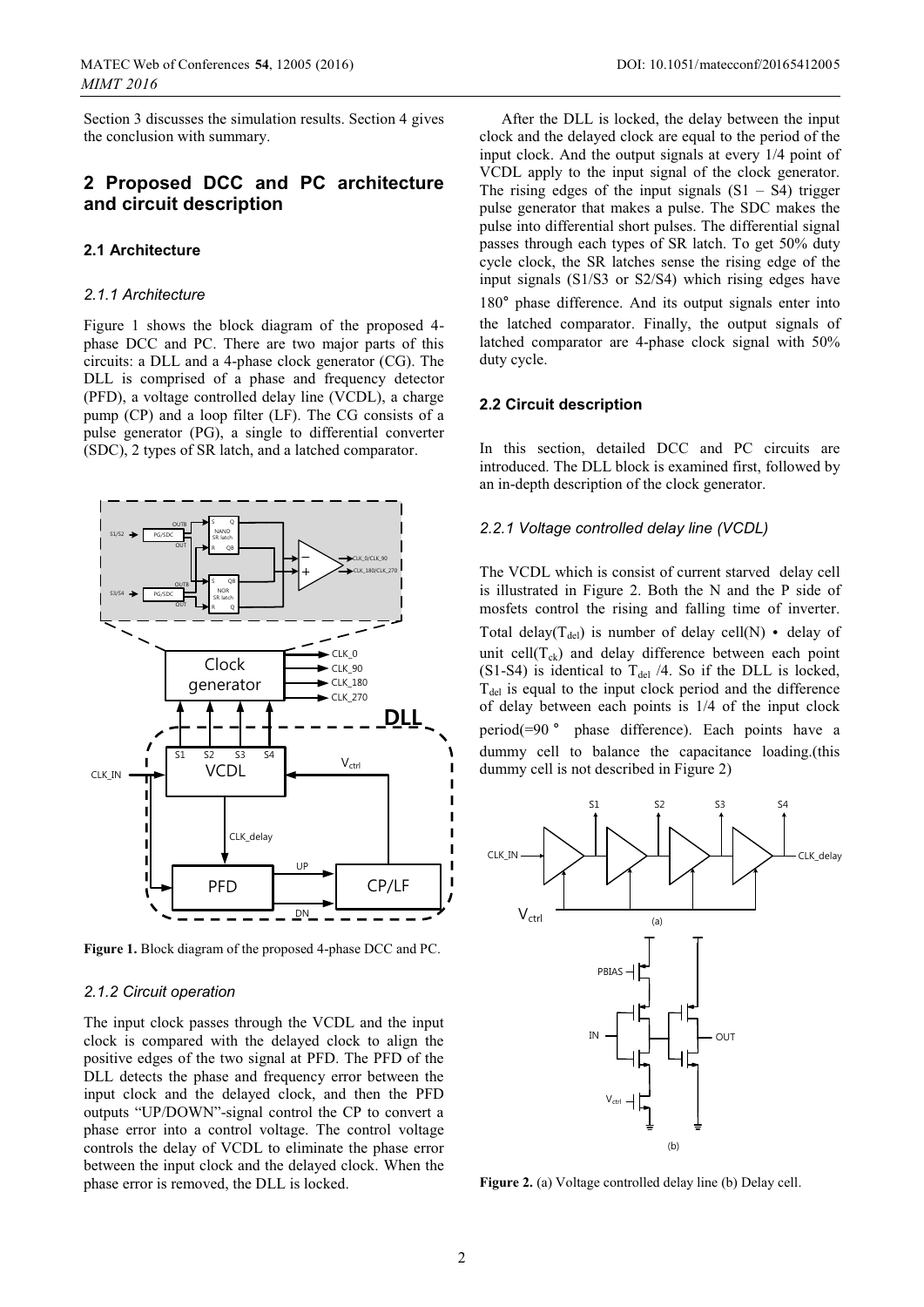#### *2.2.2 Phase frequency detector (PFD)*

The conventional phase frequency detector is used as shown in Figure 3. This circuit detects a phase error between the input clock and the delayed clock. It is also insensitive to duty cycle because of using a D-flip flop. When the input clock is high, output of the positive edge triggered D-flip flop goes high and generates UP signal. In a similar way, the delayed clock becomes high, output of the D-flip flop is high and generates DOWN signal. Both UP and DOWN signal are high, in that case, both D-flip flops are reset and UP and DOWN signal goes low. When the input phase error is eliminated, UP and DOWN signals make small and same pulse width signal at the same time when the both input clocks become high.



Figure 3. Conventional phase frequency detector.

#### *2.2.3 Charge pump (CP)*

Figure 4 shows the current mismatch reduced charge pump. This circuit converts phase error detected by the PFD into delay-line control voltage. The UPB and DN signals turn-on mosfet and provide current path onto node V<sub>ctrl</sub>, and charge or discharge to move V<sub>ctrl</sub> UP or DOWN. For ideal operation,  $I_{up}$  and  $I_{dn}$  need to be equal. But there are some non-ideality causing current mismatch. To solve these problems, 2 OP-AMPs are used. One problem is charge sharing issue. When UPB and DN are open, node X and Y are biased by the unity-gain amplifier and this



structure suppresses charge sharing problem. Another mismatch is due to  $V_{\text{ctrl}}$  variation. This problem can be decreased by controlling the bias voltage of current source. The OP-AMP senses  $V_{\text{ctrl}}$ , modulates the bias voltage of I<sub>up</sub> and therefore current mismatch is reduced.



**Figure 5.** 4-phase Clock generator.



**Figure 6.** Timing diagram of SR latches.

#### *2.2.4 Clock generator (CG)*

The proposed clock generator design is used as shown in Figure 5. The CG has the two input signals with  $180^\circ$ phase difference, and senses the rising edges of the two signals and generates the 50% duty-cycle with 180°phase difference output clocks utilizing these rising edges.

To explain in detail, the input signal becomes high, the pulse generator makes a short pulse only to detect the rising edge regardless of the duty of the input signals. The SDC converts these short pulses to differential pulses. And the differential pulses through the SDC is applied to the different types of SR latch: NAND and NOR type. Table 1 shows the truth tables of SR latches. Since it has the structural difference, a pulse width of the output clocks is different: Figure 6 shows the timing diagram of SR latches. To decrease the difference of the output, the outputs of SR latches are interpolated. As a result, the difference between the rising edge and falling edge is about 1.5 gate delay, and the pulse width of the output clocks is approximately 50% of the input period. Moreover, by using latched comparator lowering the propagation delay, the error is further reduced.

**Figure 4. C**urrent mismatch reduced charge pump.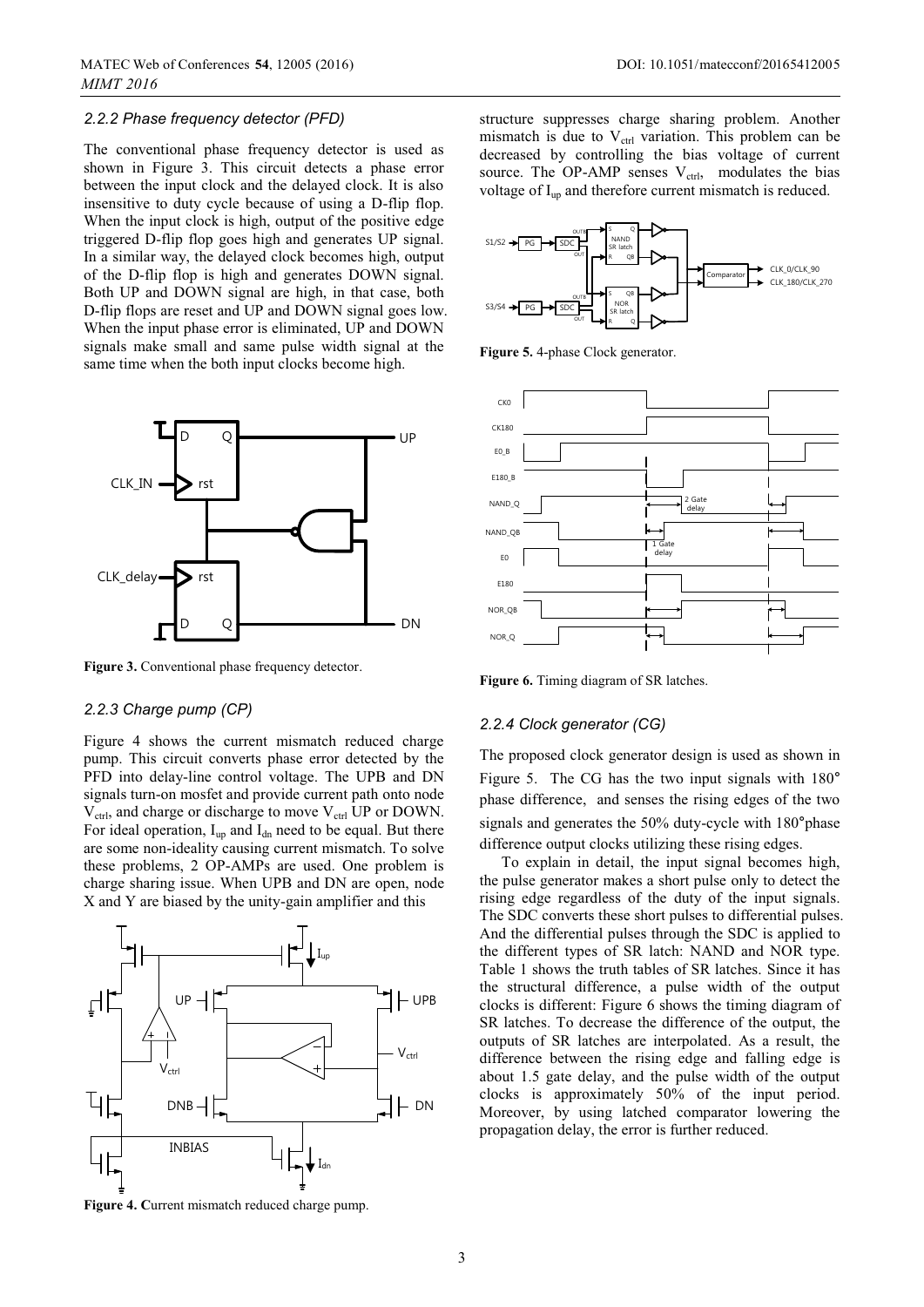**Table 1.** Truth tables of NAND and NOR SR latch

| <b>NAND SR latch</b> |          |              |          |  | <b>NOR SR latch</b> |                  |                  |                   |
|----------------------|----------|--------------|----------|--|---------------------|------------------|------------------|-------------------|
| S                    | $\bf{R}$ | Q            | QB       |  | S                   | $\bf{R}$         | Q                | QB                |
| $\boldsymbol{0}$     | $\theta$ | 1            | 1        |  | 0                   | $\boldsymbol{0}$ | No change        |                   |
| $\mathbf{0}$         | 1        | 1            | $\Omega$ |  | $\theta$            | 1                | $\boldsymbol{0}$ |                   |
| 1                    | $\theta$ | $\mathbf{0}$ | 1        |  | 1                   | $\theta$         | 1                | $\mathbf{\Omega}$ |
| 1                    | 1        | No change    |          |  |                     | 1                | $\theta$         |                   |

### **3 Simulation results**

The proposed 4-phase DCC and PC is fabricated using a standard performance 65-nm CMOS process with a 1.2V power supply voltage. Figure 7 shows the layout of the circuits, and the active area is 165  $\mu$ m x 79  $\mu$ m. Figure 8 shows the output clock with the 1GHz and 40% dutycycle input clock. The duty-cycle error is less than 5ps and the phase error is less than 3ps. Figure 9 shows the maximum duty cycle error and phase error of the output clock at typical process corner with the different input frequency and different input duty cycles. The maximum duty-cycle error is always smaller than 1% and the maximum phase error is always smaller than 1%. The input frequency of the proposed 4-phase DCC and PC ranges from 550MHz to 1.6GHz, and the input duty-cycle ranges from 25% to 80%.

Table 2 shows a performance comparison with prior works. The proposed circuit achieves the 4-phase 50% duty cycle output signals with a wide operation range, a wide duty cycle correction range with low output duty error and phase error and takes less chip area as well as power consumption.



**Figure 7.** Layout of the proposed DCC and PC



**Figure 8.** 4-phase output clock with the 1GHz, 25% duty cycle input clock.



**Figure 9.** Maximum (a) duty cycle error and (b) phase error of the output clock at typical process.

### **4 Conclusion**

In this paper, proposed 4-phase DCC and PC with a DLL is presented. The proposed DCC and PC circuit not only corrects the duty cycle of the output clock to 50% but also generates 4-phase clock with 90° phase difference. In addition, the proposed scheme can operate across a wide-frequency range and accomplish the DCC and PC despite a wide range of input duty cycle. Thus, it can be